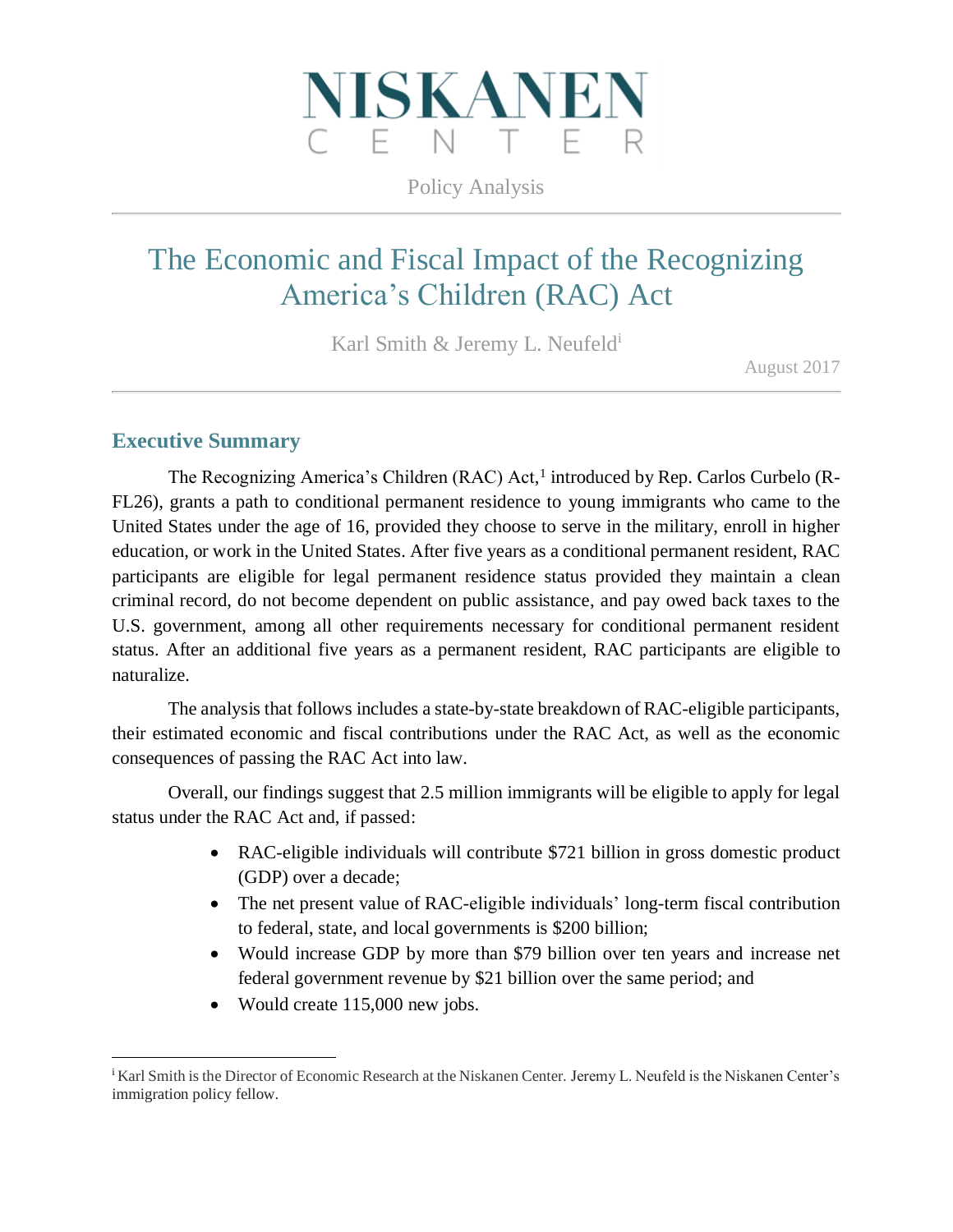Immigration legislation is complex, and requires consideration of several issues. Among the most relevant should be an analysis of the contributions of potential participants and the economic and fiscal impact of legalizing this population of individuals. We hope this analysis will inform that discussion.

#### **Introduction**

The RAC Act was introduced in March against the backdrop of ambiguous policy toward Dreamers by the Trump administration. Then, in late July, then-Department of Homeland Security (DHS) Secretary John Kelly announced to the Congressional Hispanic Caucus that the government may decline to defend the Deferred Action for Childhood Arrivals (DACA) program—which deferred removal of over 750,000 undocumented young adults, or Dreamers—against a looming legal challenge threatened by several states.<sup>2</sup>

Attorneys general from ten states threatened to file suit (in a court unfriendly to DACA) if the administration does not agree to rescind the program by September 5, 2017. The last time many of these attorneys banded together, it resulted in the United States Supreme Court striking down DACA's partner program, Deferred Action for Parents of Americans and Lawful Permanent Residents (DAPA), which protected undocumented parents.

DACA was created through an executive order by former President Obama, as was DAPA. The lower courts enjoined DAPA, ruling that Obama's actions constituted executive overreach, and a divided Supreme Court upheld the injunction. Based on the results of the DAPA suit, it is highly unlikely that DACA would survive in court, especially if the government does not defend it.

The actual scope of any injunction—an order preventing further implementation—against DACA will be up to the courts, but it is likely a court will prevent the government from renewing any DACA permits or approving any new applications. Those with current DACA status will be safe until their permits expire—it would be no more than two years before all DACA recipients will lose their status. About 30,000 would lose their status every month.<sup>3</sup>

Urgency surrounding legalizing this population continues to grow. President Trump officially repealed DAPA in July, but refrained from acting on DACA. Instead, members of the Trump administration put the onus squarely on Congress to find a solution for the Dreamer population.

Although significant research exists specific to the Dreamer population and eligibility under the Deferred Action for Childhood Arrivals (DACA) program, little information exists about potential eligibility and economic consequences of the RAC Act. As lawmakers consider the economic and social benefits of the RAC Act in the coming weeks, policymakers must understand how many people will be eligible, where they currently live in the U.S., and how much they will contribute to the economy and federal, state, and local budgets if the RAC Act were passed.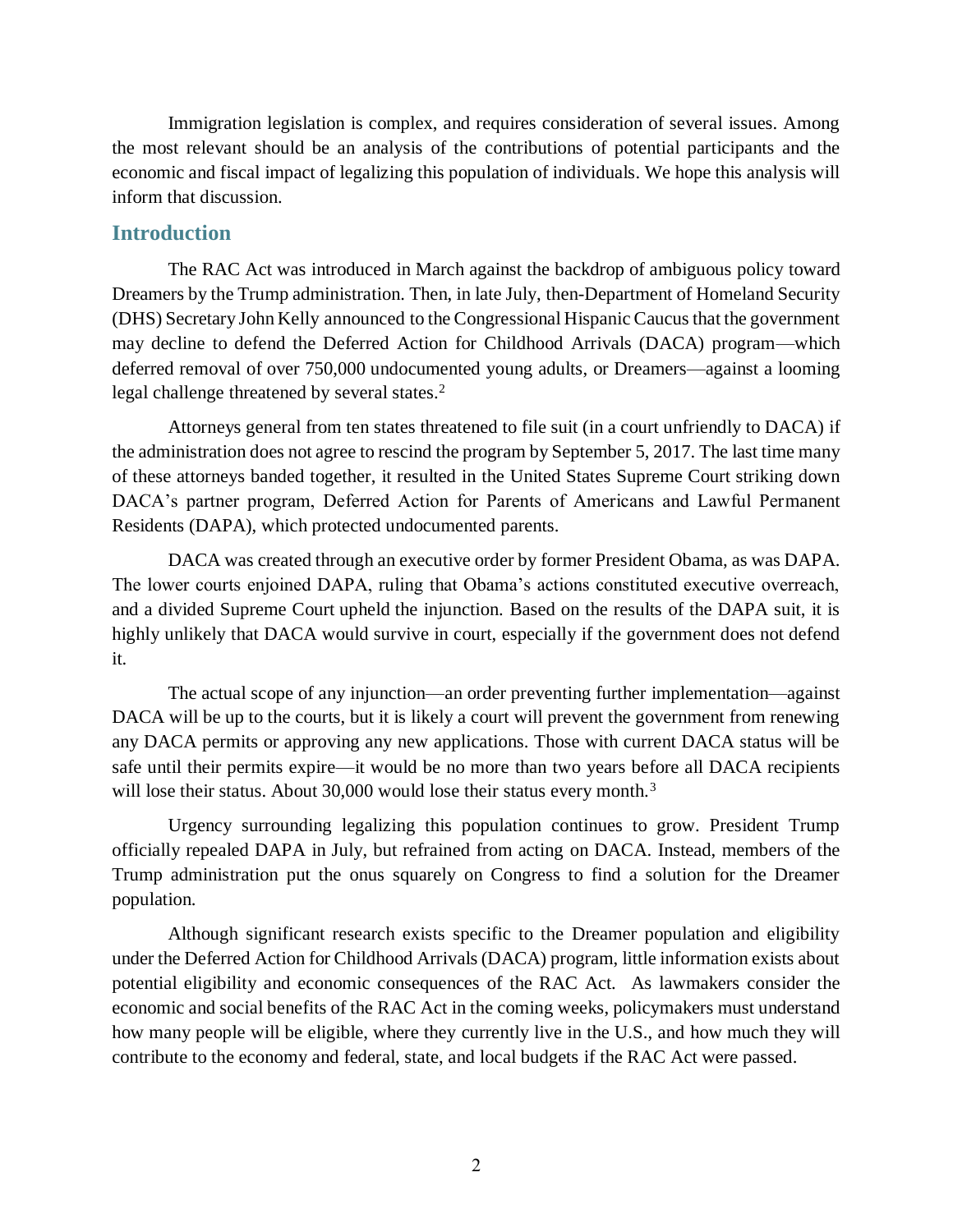#### **Eligibility**

Republican Representative Carlos Curbelo (FL-26) introduced the RAC Act in March 2017 with 18 cosponsors as of August 1, 2017. The RAC Act offers conditional permanent residence to immigrants who:

- Have been in the U.S. continuously since January 1, 2012;
- Initially arrived in the U.S. younger than the age of 16;
- Are undocumented, or whose parents hold E-2 visas;<sup>ii</sup>
- Are a person of good moral character;
- Pass strict criminal background checks and a medical exam;
- Pay back-taxes; and
- If 18, pursue one of three pathways:
	- o Serve in the US armed forces;
	- o Pursue a postsecondary degree in higher education; or
	- o Maintain gainful employment.

The RAC Act does not exclude undocumented immigrants over the age of 18 who did not participate in DACA, provided they meet other requirements, which include having a high school diploma/equivalence or admittance to an institution of higher education.

We estimate that the total number of immigrants who meet age and residency eligibility requirements under the RAC Act is 2.5 million.<sup>iii</sup> Below, Table 1 breaks down overall estimated eligibility for the RAC Act by state.

*Table 1: RAC Act Eligibility Estimates by State*

| <b>State</b>       | <b>RAC-eligible</b> |
|--------------------|---------------------|
|                    | <b>Immigrants</b>   |
| <b>Total USiv</b>  | 2,496,000           |
| Alabama            | 14,700              |
| <b>Alaska</b>      | 2,700               |
| Arizona            | 89,400              |
| <b>Arkansas</b>    | 12,000              |
| <b>California</b>  | 651,200             |
| <b>Colorado</b>    | 42,800              |
| <b>Connecticut</b> | 21,000              |
| <b>Delaware</b>    | 4,400               |
| Washington, D.C.   | 5,400               |
| <b>Florida</b>     | 158,500             |

ii The inclusion of the children of E-2 visa holders is designed to allow an option for young people who grew up in the United States legally with E-2 dependent visas but who become unlawfully present when they turn 21, regardless of their parents' legal status.

iii *See* Appendix for the methodology used to estimate eligibility and economic contributions of this population.

<sup>&</sup>lt;sup>iv</sup> Due to rounding, total may not be equal to the sum of a column.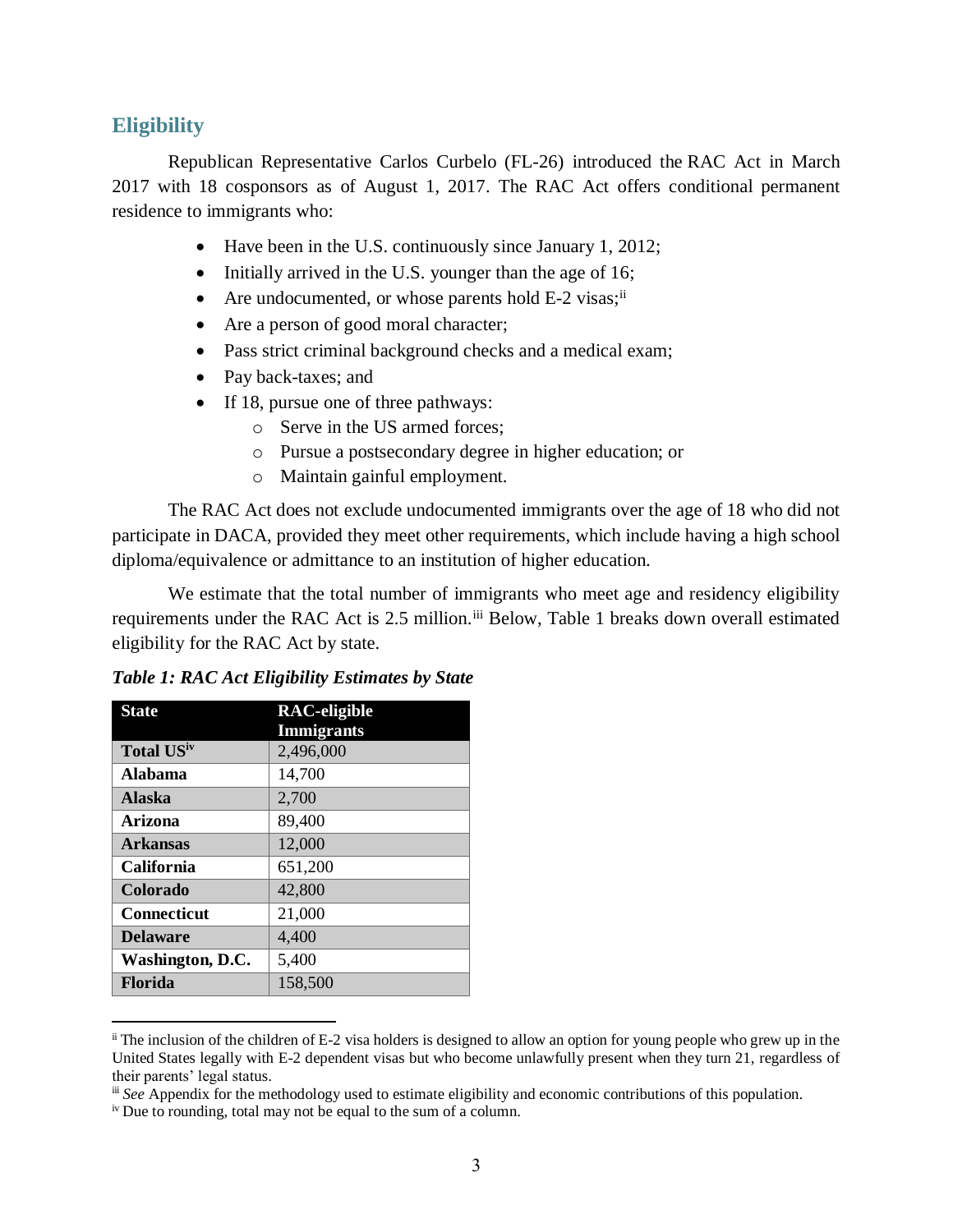| <b>State</b>          | <b>RAC-eligible</b> |
|-----------------------|---------------------|
|                       | <b>Immigrants</b>   |
| Georgia               | 68,600              |
| Hawaii                | 3,500               |
| <b>Idaho</b>          | 9,000               |
| <b>Illinois</b>       | 119,500             |
| <b>Indiana</b>        | 25,700              |
| <b>Iowa</b>           | 11,000              |
| <b>Kansas</b>         | 16,100              |
| <b>Kentucky</b>       | 12,400              |
| Louisiana             | 11,000              |
| <b>Maine</b>          | 3,300               |
| <b>Maryland</b>       | 36,800              |
| <b>Massachusetts</b>  | 44,400              |
| Michigan              | 42,300              |
| <b>Minnesota</b>      | 24,200              |
| <b>Mississippi</b>    | 6,900               |
| <b>Missouri</b>       | 18,700              |
| <b>Montana</b>        | 2,200               |
| <b>Nebraska</b>       | 9,500               |
| <b>Nevada</b>         | 35,300              |
| <b>New Jersey</b>     | 71,400              |
| <b>New Hampshire</b>  | 4,300               |
| <b>New Mexico</b>     | 17,400              |
| <b>New York</b>       | 171,100             |
| <b>North Carolina</b> | 54,600              |
| <b>North Dakota</b>   | 2,200               |
| Ohio                  | 31,500              |
| <b>Oklahoma</b>       | 18,200              |
| Oregon                | 29,500              |
| Pennsylvania          | 36,200              |
| <b>Rhode Island</b>   | 6,400               |
| <b>South Carolina</b> | 18,100              |
| <b>South Dakota</b>   | 2,600               |
| <b>Tennessee</b>      | 24,400              |
| <b>Texas</b>          | 364,000             |
| <b>Utah</b>           | 18,800              |
| <b>Vermont</b>        | 1,700               |
| <b>Virginia</b>       | 43,100              |
| Washington            | 52,300              |
| <b>West Virginia</b>  | 2,300               |
| Wisconsin             | 20,800              |
| Wyoming               | 2,200               |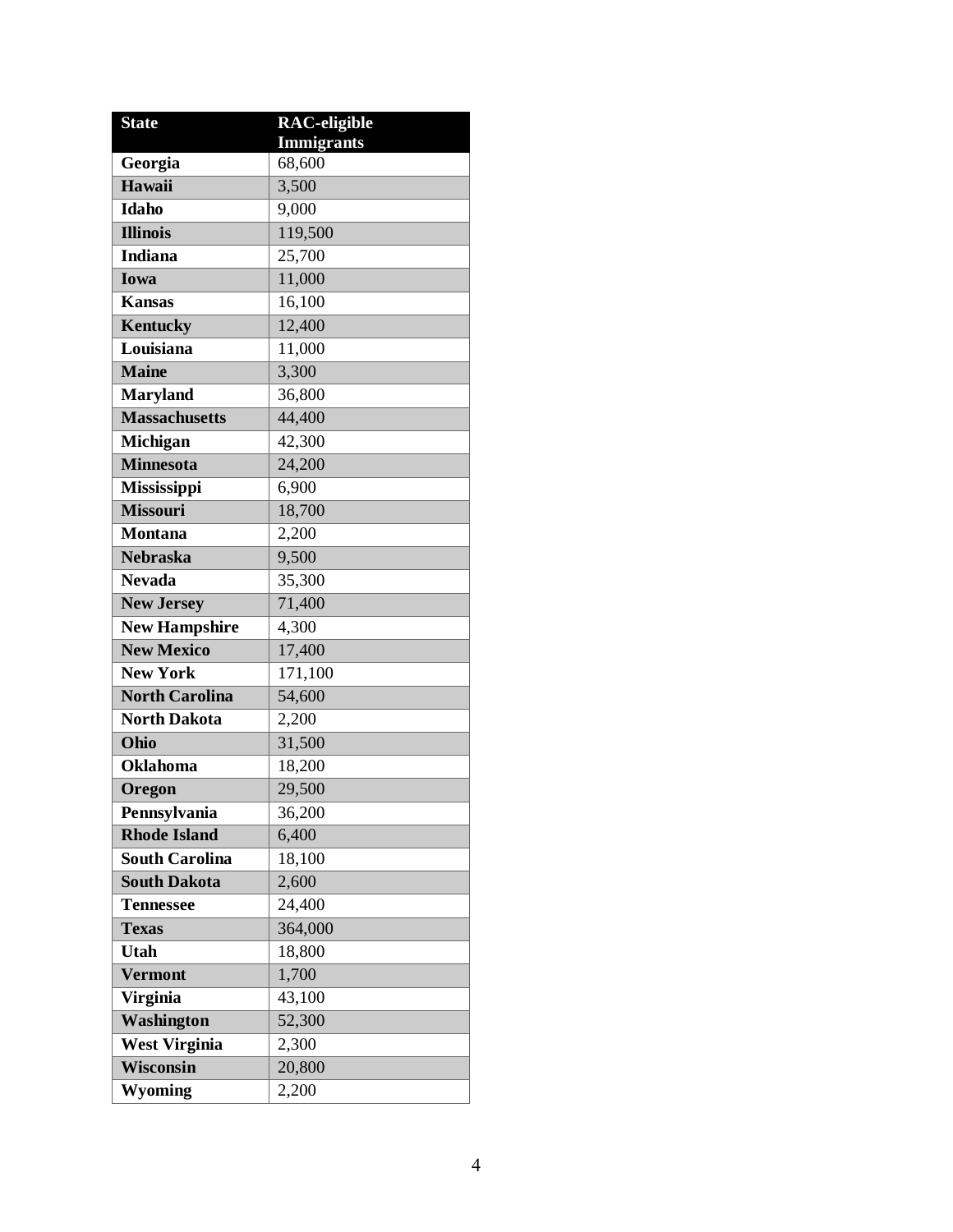The number eligible for the RAC Act is somewhat lower than the approximately 3.3 million<sup>4</sup> who would be eligible for the DREAM Act, introduced in the Senate, which includes a more lenient age requirement that includes those who arrived in the United States between who are 16 or 17. The total number of undocumented immigrants is over 11 million.<sup>5</sup>

We anticipate that most, but not all, of the 2.5 million RAC-eligible immigrants will be eligible for conditional residence if they apply for status. However, the number of individuals who may become eligible for legal permanent resident status by successfully meeting the education, service, or work requirements is highly uncertain at this time.

## **Overall Economic and Fiscal Impacts of the RAC Act**

The RAC Act will increase the size of the workforce and the skill-level of many of those joining in the workforce, thereby growing the broader economy. Legal status and work authorization will encourage undocumented workers to seek employment without fear of deportation, and will motivate others in the undocumented population to enroll in school and the military as a means of securing legal status.

For these reasons, we confidently estimate that the RAC Act will result in an increase in total investment of human capital among undocumented immigrants, increase their participation in the labor force, and will make it easier for them to find gainful employment.

Quantifying those effects, however, is highly dependent on what happens to this population if the RAC Act is not passed. The likelihood of deportation of the Dreamer population, and potentially those with DACA status, impacts the estimated effects of passing of the RAC Act.

To account for the range of baseline scenarios in which the RAC Act fails, we derive two sets of estimates. The first estimate looks only at the contributions RAC-eligible immigrants would make if the RAC Act were passed. It is the equivalent to the net benefits of the RAC Act compared to a baseline where all eligible immigrants are deported. The second estimate looks at the likely *effects* of passing the RAC Act—that is, the difference between passage and the most likely scenario without passage.

#### *The Economic and Fiscal Contributions of RAC-Eligible Immigrants under the RAC Act*

We estimate that if the RAC Act became law, the RAC-eligible population over ten years will contribute \$721 billion to the gross domestic product (GDP). We further estimate that the net present value (NPV) of their long term fiscal contribution to federal, state, and local governments will be \$200 billion.<sup>v</sup> This sum includes future net revenue that governments can expect to receive from eligible immigrants, but takes into consideration the lower value in the present of future revenue.

<sup>v</sup> Estimated economic and fiscal contributions of RAC-eligible individuals if RAC were to pass. A fraction of the total contribution would still be generated unless the entire RAC-eligible population were deported.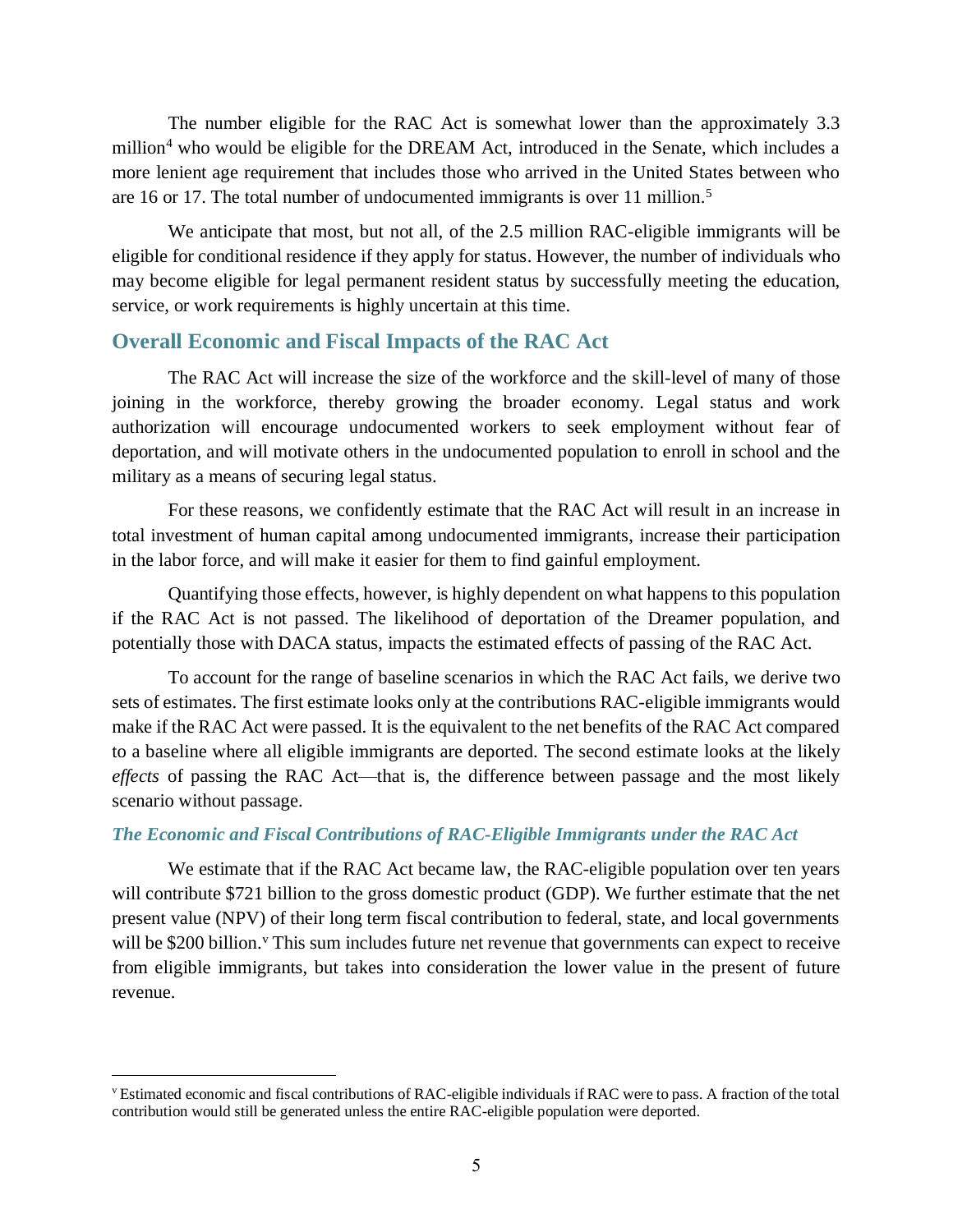| <b>State</b>           | <b>GDP</b> Contribution, 10 years  | <b>NPV Fiscal Contribution</b> |
|------------------------|------------------------------------|--------------------------------|
| Total USvi             | \$721,340,000,000                  | \$199,679,000,000              |
| <b>Alabama</b>         | \$4,253,000,000                    | \$1,177,000,000                |
| <b>Alaska</b>          | \$793,000,000                      | \$220,000,000                  |
| <b>Arizona</b>         | \$25,850,000,000                   | \$7,156,000,000                |
| <b>Arkansas</b>        | \$3,465,000,000                    | \$959,000,000                  |
| California             | \$188,190,000,000                  | \$52,094,000,000               |
| Colorado               | \$12,379,000,000                   | \$3,427,000,000                |
| Connecticut            | \$6,066,000,000                    | \$1,679,000,000                |
| <b>Delaware</b>        | \$1,279,000,000                    | \$354,000,000                  |
| <b>Washington D.C.</b> | \$1,555,000,000                    | \$430,000,000                  |
| Florida                | \$45,804,000,000                   | \$12,679,000,000               |
| Georgia                | \$19,813,000,000                   | \$5,484,000,000                |
| Hawaii                 | \$1,003,000,000                    | \$278,000,000                  |
| Idaho                  | \$2,615,000,000                    | \$724,000,000                  |
| <b>Illinois</b>        | \$34,537,000,000                   | \$9,560,000,000                |
| <b>Indiana</b>         | \$7,430,000,000                    | \$2,057,000,000                |
| <b>Iowa</b>            | \$3,178,000,000                    | \$880,000,000                  |
| <b>Kansas</b>          | \$4,640,000,000                    | \$1,284,000,000                |
| <b>Kentucky</b>        | \$3,590,000,000                    | \$994,000,000                  |
| Louisiana              | \$3,187,000,000                    | \$882,000,000                  |
| <b>Maine</b>           | \$947,000,000                      | \$262,000,000                  |
| <b>Maryland</b>        | \$10,645,000,000                   | \$2,947,000,000                |
| <b>Massachusetts</b>   | \$12,844,000,000                   | \$3,555,000,000                |
| Michigan               | \$12,222,000,000                   | \$3,383,000,000                |
| <b>Minnesota</b>       | \$6,997,000,000                    | \$1,937,000,000                |
| Mississippi            | \$2,007,000,000                    | \$556,000,000                  |
| <b>Missouri</b>        | \$5,399,000,000                    | \$1,495,000,000                |
| <b>Montana</b>         | \$623,000,000                      | \$172,000,000                  |
| <b>Nebraska</b>        | \$2,747,000,000                    | \$761,000,000                  |
| <b>Nevada</b>          | \$10,211,000,000                   | \$2,826,000,000                |
| <b>New Jersey</b>      | \$20,635,000,000                   | \$5,712,000,000                |
| <b>New Hampshire</b>   | \$1,253,000,000                    | \$347,000,000                  |
| <b>New Mexico</b>      | \$5,033,000,000                    | \$1,393,000,000                |
| <b>New York</b>        | \$49,454,000,000                   | \$13,690,000,000               |
| <b>North Carolina</b>  | \$15,787,000,000                   | \$4,370,000,000                |
| <b>North Dakota</b>    | \$639,000,000                      | \$177,000,000                  |
| Ohio                   | \$9,114,000,000                    | \$2,523,000,000                |
| Oklahoma               | \$5,250,000,000<br>\$1,453,000,000 |                                |
| Oregon                 | \$8,535,000,000                    | \$2,363,000,000                |

*Table 2: Ten-Year Contributions of RAC-Eligible Immigrants by State of Residence*

<sup>&</sup>lt;sup>vi</sup> Due to rounding, total may not be equal to the sum of a column.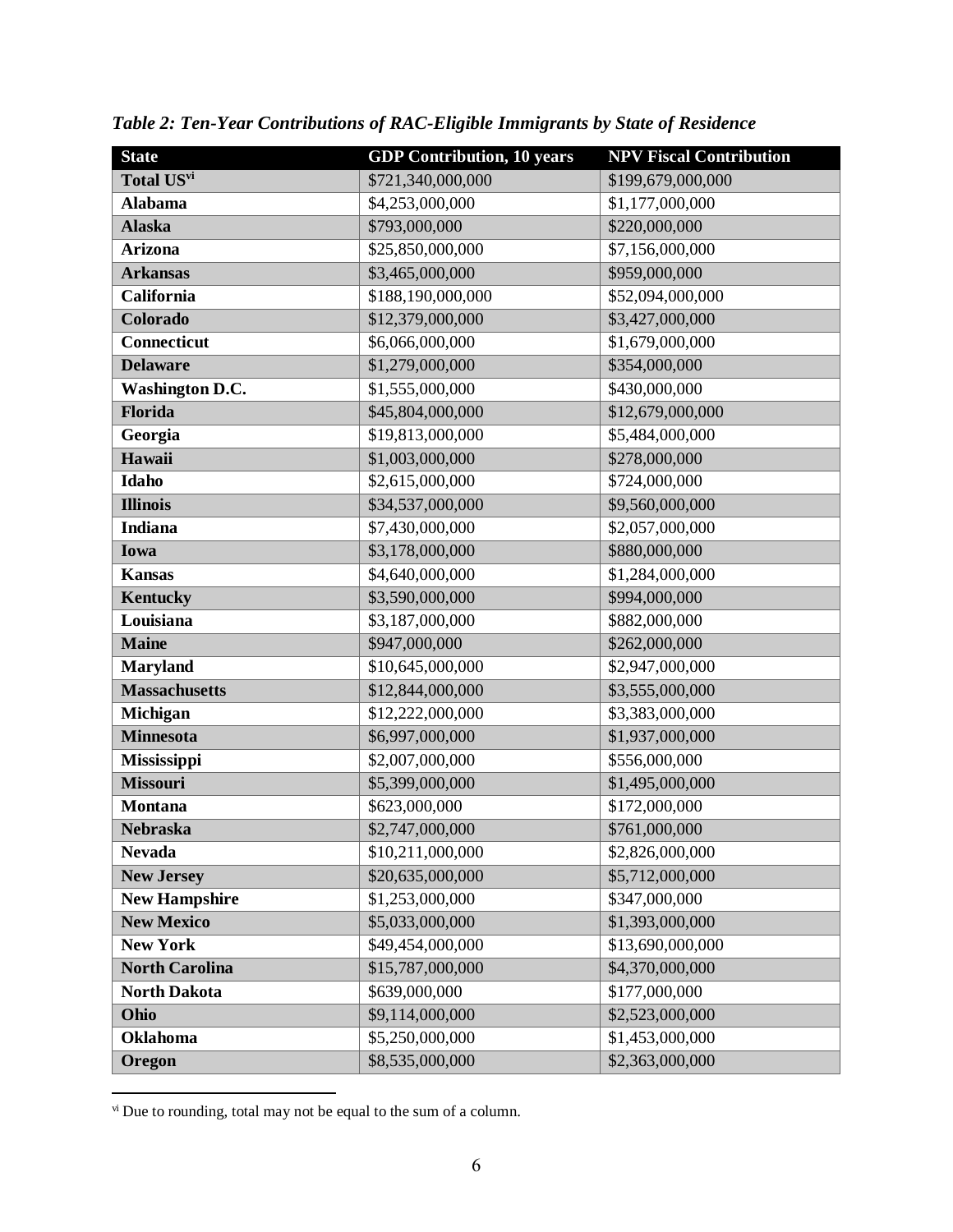| <b>State</b>          | <b>GDP</b> Contribution, 10 years | <b>NPV Fiscal Contribution</b> |  |
|-----------------------|-----------------------------------|--------------------------------|--|
| Pennsylvania          | \$10,471,000,000                  | \$2,898,000,000                |  |
| <b>Rhode Island</b>   | \$1,859,000,000                   | \$515,000,000                  |  |
| <b>South Carolina</b> | \$5,237,000,000                   | \$1,450,000,000                |  |
| <b>South Dakota</b>   | \$741,000,000                     | \$205,000,000                  |  |
| <b>Tennessee</b>      | \$7,039,000,000                   | \$1,948,000,000                |  |
| <b>Texas</b>          | \$105,192,000,000                 | \$29,119,000,000               |  |
| Utah                  | \$5,445,000,000                   | \$1,507,000,000                |  |
| <b>Vermont</b>        | \$481,000,000                     | \$133,000,000                  |  |
| <b>Virginia</b>       | \$12,466,000,000                  | \$3,451,000,000                |  |
| <b>Washington</b>     | \$15,116,000,000                  | \$4,184,000,000                |  |
| <b>West Virginia</b>  | \$655,000,000                     | \$181,000,000                  |  |
| <b>Wisconsin</b>      | \$6,025,000,000                   | \$1,668,000,000                |  |
| Wyoming               | \$646,000,000                     | \$179,000,000                  |  |

These sizeable contributions represent the cost to the economy and government finances if RAC-eligible immigrants were removed from the country, by deportation or emigration.

For comparison, if the RAC Act were passed, the average yearly contributions of RACeligible immigrants would be larger than the economy of Slovenia.

#### *The Likely Effect of the RAC Act*

If the RAC Act does not pass, the likeliest scenario is that DACA is cancelled, either because it is rescinded, not defended, or struck down by the courts. However, even with DACA cancelled, DACA recipients will not all be immediately deported. If they were deported along with the rest of the RAC-eligible population, the cost to the economy would be equal to their contributions estimated above. However, in the likeliest scenario in which the RAC Act fails, most of the RAC-eligible population would remain, but would be less productive because they would lack valid work authorization and would have less education. It is against this baseline that we derive the likely effect of passing the RAC Act. Because we would expect some portion of this population to be deported if the RAC Act does not pass, our estimate for the likely effect of passing the RAC Act is conservative.

We conservatively estimate that the likely impact of passing the RAC Act is the creation of 115,000 jobs, a \$79 billion increase in GDP over a decade, and \$21 billion in long-term net revenue to the federal government.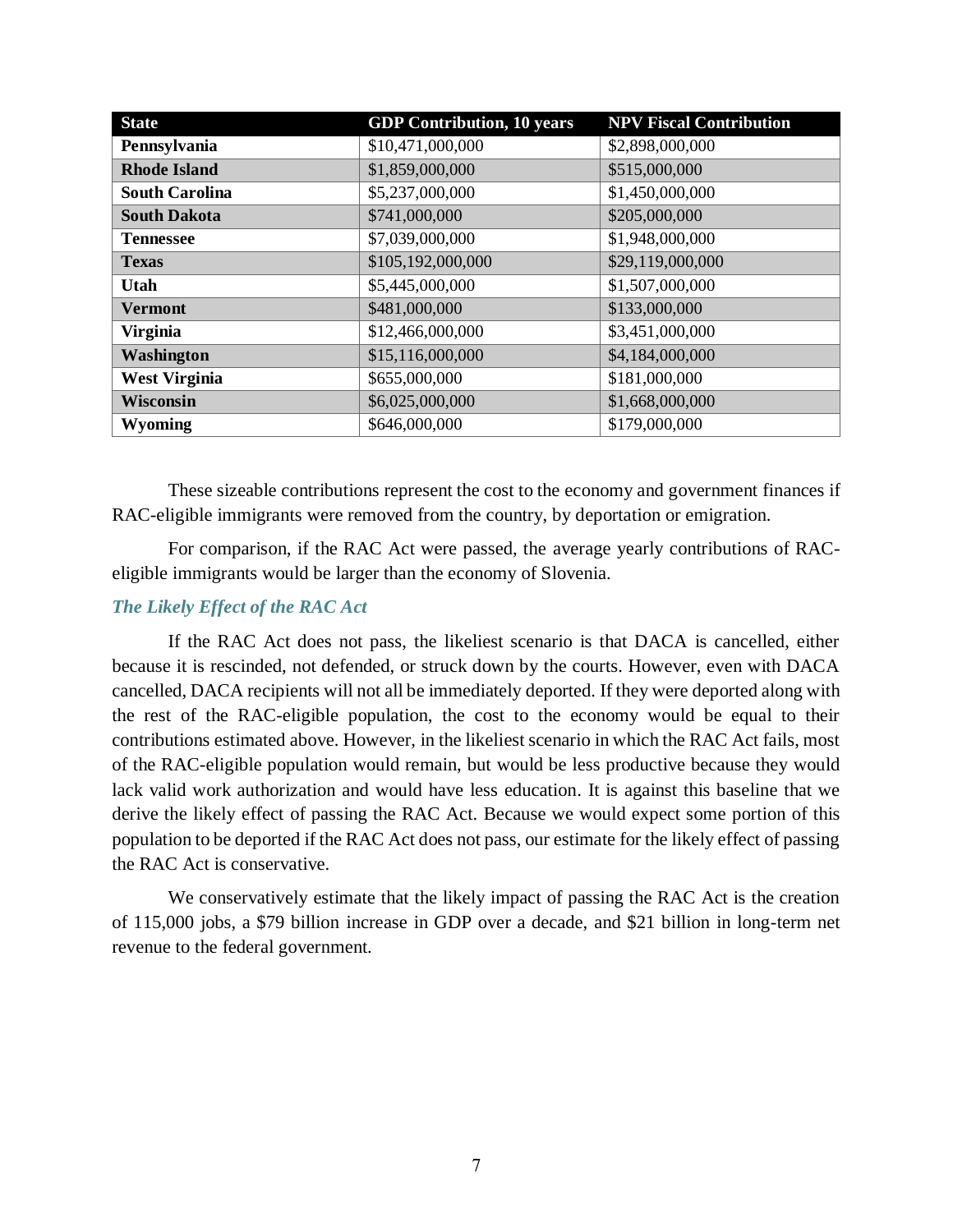| <b>State</b>           | <b>New Jobs</b> | <b>GDP Gain, 10 years</b> | <b>Net Fiscal Gain, 10 years</b> |
|------------------------|-----------------|---------------------------|----------------------------------|
| Total USvii            | 114,680         | \$78,991,000,000          | \$21,328,000,000                 |
| <b>Alabama</b>         | 680             | \$466,000,000             | \$126,000,000                    |
| <b>Alaska</b>          | 130             | \$87,000,000              | \$23,000,000                     |
| <b>Arizona</b>         | 4,110           | \$2,831,000,000           | \$764,000,000                    |
| <b>Arkansas</b>        | 550             | \$379,000,000             | \$102,000,000                    |
| California             | 29,920          | \$20,608,000,000          | \$5,564,000,000                  |
| Colorado               | 1,970           | \$1,356,000,000           | \$366,000,000                    |
| <b>Connecticut</b>     | 960             | \$664,000,000             | \$179,000,000                    |
| <b>Delaware</b>        | 200             | \$140,000,000             | \$38,000,000                     |
| <b>Washington D.C.</b> | 250             | \$170,000,000             | \$46,000,000                     |
| Florida                | 7,280           | \$5,016,000,000           | \$1,354,000,000                  |
| Georgia                | 3,150           | \$2,170,000,000           | \$586,000,000                    |
| Hawaii                 | 160             | \$110,000,000             | \$30,000,000                     |
| Idaho                  | 420             | \$286,000,000             | \$77,000,000                     |
| <b>Illinois</b>        | 5,490           | \$3,782,000,000           | \$1,021,000,000                  |
| Indiana                | 1,180           | \$814,000,000             | \$220,000,000                    |
| Iowa                   | 510             | \$348,000,000             | \$94,000,000                     |
| <b>Kansas</b>          | 740             | \$508,000,000             | \$137,000,000                    |
| Kentucky               | 570             | \$393,000,000             | \$106,000,000                    |
| Louisiana              | 510             | \$349,000,000             | \$94,000,000                     |
| <b>Maine</b>           | 150             | \$104,000,000             | \$28,000,000                     |
| <b>Maryland</b>        | 1,690           | \$1,166,000,000           | \$315,000,000                    |
| <b>Massachusetts</b>   | 2,040           | \$1,407,000,000           | \$380,000,000                    |
| Michigan               | 1,940           | \$1,338,000,000           | \$361,000,000                    |
| <b>Minnesota</b>       | 1,110           | \$766,000,000             | \$207,000,000                    |
| Mississippi            | 320             | \$220,000,000             | \$59,000,000                     |
| <b>Missouri</b>        | 860             | \$591,000,000             | \$160,000,000                    |
| <b>Montana</b>         | 100             | \$68,000,000              | \$18,000,000                     |
| <b>Nebraska</b>        | 440             | \$301,000,000             | \$81,000,000                     |
| <b>Nevada</b>          | 1,620           | \$1,118,000,000           | \$302,000,000                    |
| <b>New Jersey</b>      | 3,280           | \$2,260,000,000           | \$610,000,000                    |
| <b>New Hampshire</b>   | 200             | \$137,000,000             | \$37,000,000                     |
| <b>New Mexico</b>      | 800             | \$551,000,000             | \$149,000,000                    |
| <b>New York</b>        | 7,860           | \$5,416,000,000           | \$1,462,000,000                  |
| <b>North Carolina</b>  | 2,510           | \$1,729,000,000           | \$467,000,000                    |
| <b>North Dakota</b>    | 100             | \$70,000,000              | \$19,000,000                     |
| Ohio                   | 1,450           | \$998,000,000             | \$269,000,000                    |
| <b>Oklahoma</b>        | 830             | \$575,000,000             | \$155,000,000                    |
| Oregon                 | 1,360           | \$935,000,000             | \$252,000,000                    |

*Table 3: Likely Effect of the RAC Act by State of Residence*

<sup>vii</sup> Due to rounding, total may not be equal to the sum of a column.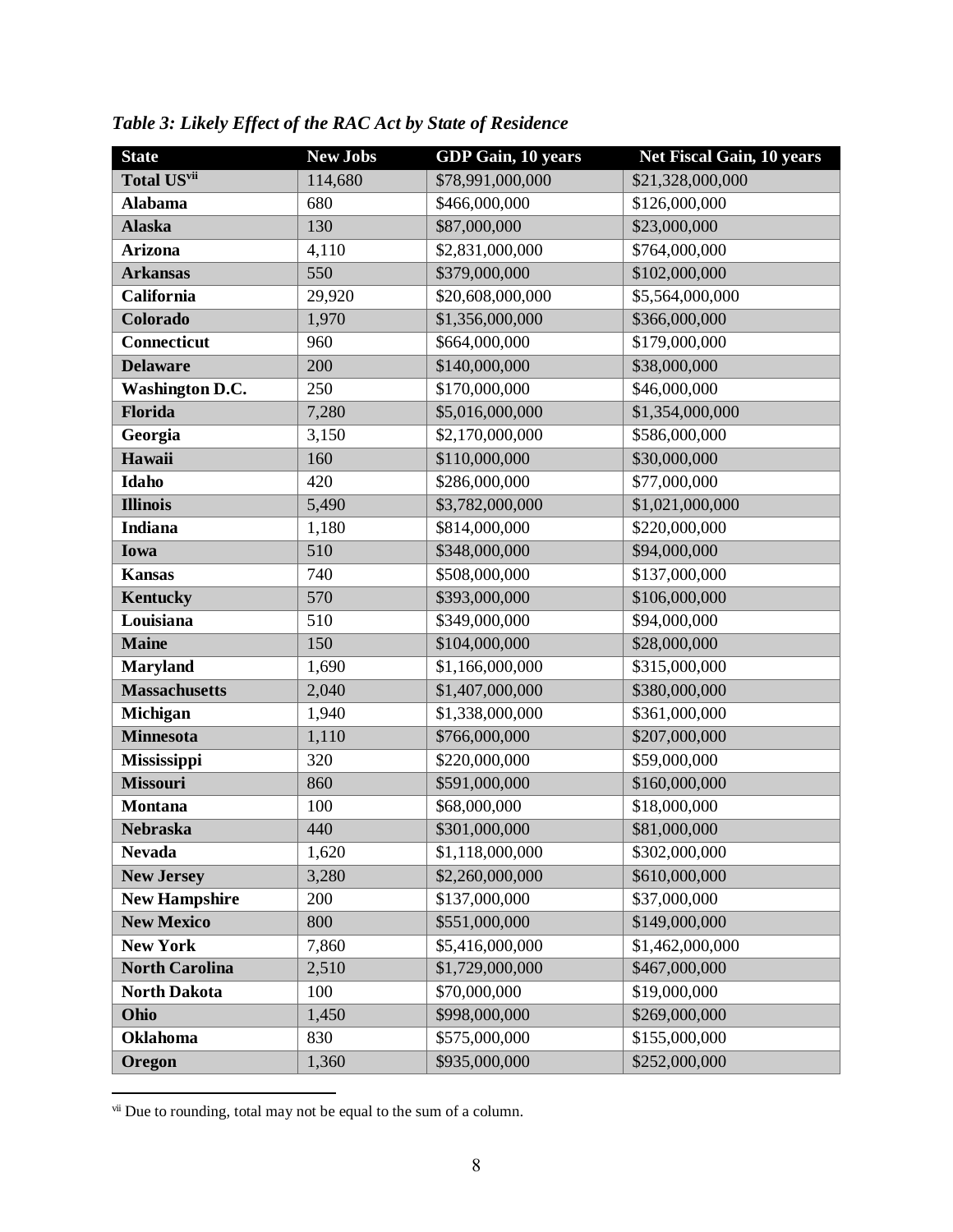| Pennsylvania          | 1,660  | \$1,147,000,000  | \$310,000,000   |
|-----------------------|--------|------------------|-----------------|
| <b>Rhode Island</b>   | 300    | \$204,000,000    | \$55,000,000    |
| <b>South Carolina</b> | 830    | \$574,000,000    | \$155,000,000   |
| <b>South Dakota</b>   | 120    | \$81,000,000     | \$22,000,000    |
| <b>Tennessee</b>      | 1,120  | \$771,000,000    | \$208,000,000   |
| <b>Texas</b>          | 16,720 | \$11,519,000,000 | \$3,110,000,000 |
| Utah                  | 870    | \$596,000,000    | \$161,000,000   |
| <b>Vermont</b>        | 80     | \$53,000,000     | \$14,000,000    |
| <b>Virginia</b>       | 1,980  | \$1,365,000,000  | \$369,000,000   |
| Washington            | 2,400  | \$1,655,000,000  | \$447,000,000   |
| <b>West Virginia</b>  | 100    | \$72,000,000     | \$19,000,000    |
| Wisconsin             | 960    | \$660,000,000    | \$178,000,000   |
| Wyoming               | 100    | \$71,000,000     | \$19,000,000    |

Against a different, less-likely baseline, the estimates for the effect of the RAC Act would be different. For instance, if we assumed that the baseline scenario in which the RAC Act fails is that DACA is preserved, the estimated impact would be about 65% of our reported likely impact. We believe the baseline that DACA would come to an end is likely.<sup>viii</sup> However, our baseline assumption that the entire population would remain in the United States and none would get deported is highly unlikely—although easier to model. Therefore, the *expected* effect of passing the RAC falls between our conservative estimate of the likely effect and our estimate for the contributions of RAC-eligible immigrants under the RAC Act.

To put the fiscal effect in perspective, passing the RAC Act would be the equivalent of a refund paid out to the federal government over 10 years for fully funding US Customs and Border Protection (CBP) and US Immigration and Customs Enforcement (ICE) in 2017.<sup>6</sup>

# **Conclusion**

Our analysis shows that every state, and the United States has much to gain by passing the RAC Act. The country could gain 115,000 jobs, a \$79 billion increase in GDP over a decade, and \$21 billion in long-term net revenue to the federal government if the RAC Act is passed. The 2.5 million eligible participants would be contributing sizably—\$721 billion—to the economy and paying \$200 billion more in taxes than they receive in benefits over the long term.

Rep. Dave Reichert (R-WA8), a co-sponsor of the RAC Act, has said that Dreamers "have contributed to our communities in immeasurable ways." He is doubtlessly correct. But one particular part of their contribution—their economic and fiscal contribution—is in fact measurable, and it is quite significant.

viii See the introduction.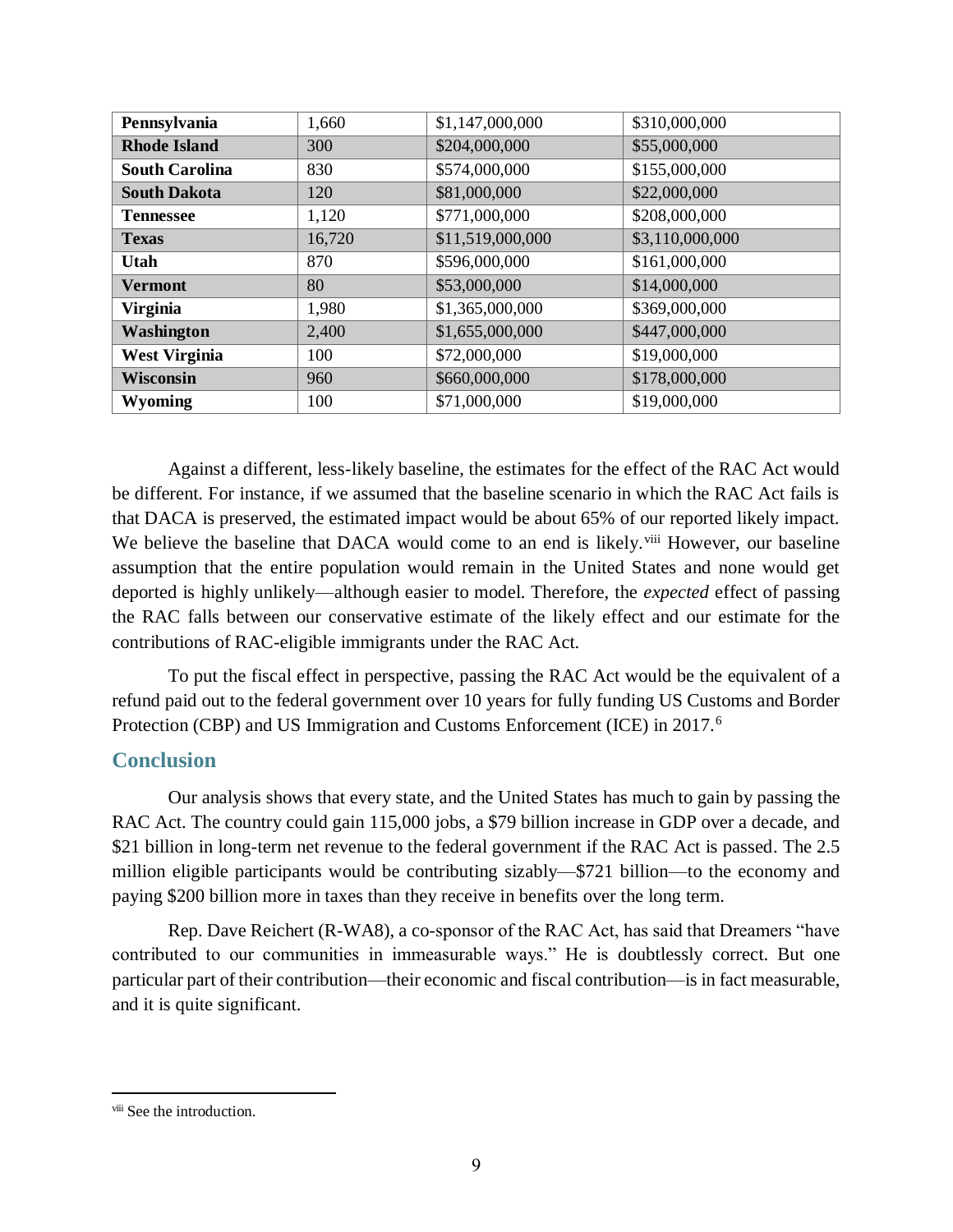# **Appendix: Methodological Notes**

## *Eligible Population Estimates*

The estimate of the state-by-state RAC-eligible population is derived by collecting data from the American Community Survey (ACS) on the age, country of origin, and legal status on the immigrant populations in 117 counties for which the Migration Policy Institute (MPI) produced estimates of the DACA eligible populations.<sup>7</sup> A demographic model of the DACA eligible population was then specified and estimated. Then, that model was used to predict the DACA eligible population for every state, which was then scaled to estimate the RAC eligible population for that state, using the ratio of MPI's estimate for the potential RAC Act beneficiaries to their estimate of the total eligible for DACA.<sup>8</sup>

## *Ten-Year Contributions of RAC-Eligible*

Ike Brannon of the Cato Institute estimated the GDP contributions of DACA recipients<sup>9</sup> by recalibrating a model developed by Thomas Church at the Hoover Institution to calculate the GDP impact of H1-B Visa population. Brannon recalibrated the results of Church's model to take into account the differing size, educational attainment and income prospects of the DACA eligible population relative to the H1-B Visa population.

The contribution estimates in this paper used Brannon's model to calculate a GDP impact multiplier for the DACA eligible population. That multiplier was then applied to the state-by-state estimates of the RAC eligible population to estimate the ten-year economic contributions of the RAC-eligible population.

To calculate the NPV of their net fiscal contribution to federal, state, and local governments, we used the National Research Council's estimate of the average long-term net fiscal contribution per immigrant.<sup>10</sup>

#### *Low End Economic Impact and Job Creation*

Nolan Pope at the University of Chicago used data from the American Community Survey to produce a difference-in-differences estimate of the effect of DACA on immigrant labor supply.<sup>11</sup> The data set available to Pope gave him detailed information of the employment histories of nearly 400K immigrants but did not differentiate between legal and non-legal status. As a result, his estimates are significantly biased downward, since DACA only directly affects or in econometric terms is "intended to treat" immigrants with non-legal status.

This paper multiplied Pope's estimate in the increase in average hours worked by average labor productivity and number of weeks per year to produce economic labor supply impact. To this labor impact was added a corresponding capital deepening, assuming a standard ⅓ capital share, to create a total economic impact. This was then multiplied by our estimate of the state-by-state RAC eligible population to produce the lower bound on the likely economic impact. To derive the likely net fiscal gain to the federal government over ten years, a fiscal impact multiplier of .27 was derived from Brannon's GDP impact estimates and applied to the likely impact estimates.